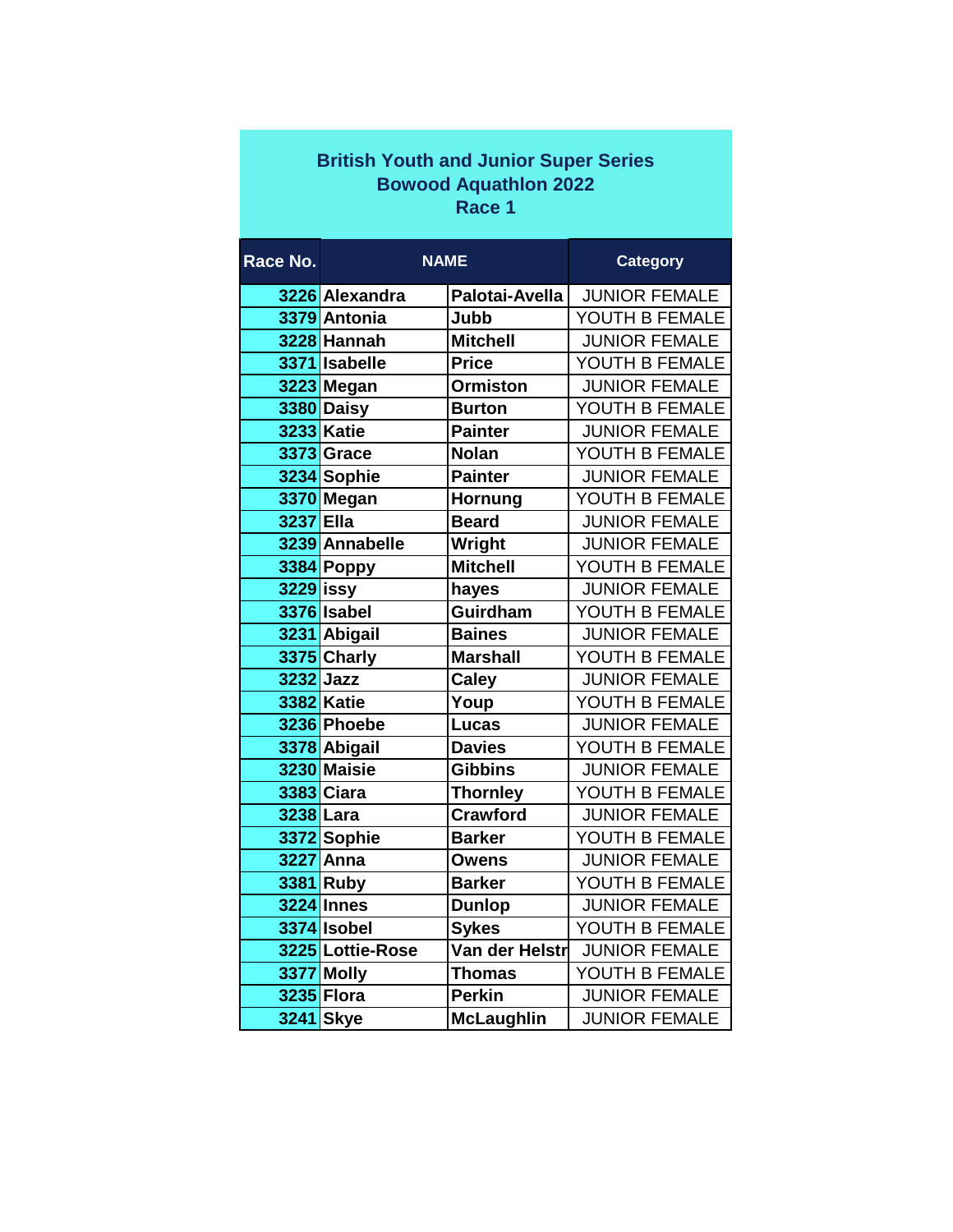| <b>British Youth and Junior Super Series</b> |  |  |  |  |  |  |
|----------------------------------------------|--|--|--|--|--|--|
| <b>Bowood Aquathlon 2022</b>                 |  |  |  |  |  |  |
| Race 2                                       |  |  |  |  |  |  |

| Race No.    | <b>NAME</b>       |                   | <b>Category</b>      |
|-------------|-------------------|-------------------|----------------------|
| 3237 Ella   |                   | <b>Beard</b>      | <b>JUNIOR FEMALE</b> |
|             | 3239 Annabelle    | Wright            | <b>JUNIOR FEMALE</b> |
|             | 3384 Poppy        | <b>Mitchell</b>   | YOUTH B FEMALE       |
| $3229$ issy |                   | hayes             | <b>JUNIOR FEMALE</b> |
|             | 3376 Isabel       | Guirdham          | YOUTH B FEMALE       |
|             | 3231 Abigail      | <b>Baines</b>     | <b>JUNIOR FEMALE</b> |
|             | 3375 Charly       | <b>Marshall</b>   | YOUTH B FEMALE       |
| 3232 Jazz   |                   | <b>Caley</b>      | <b>JUNIOR FEMALE</b> |
|             | <b>3382 Katie</b> | Youp              | YOUTH B FEMALE       |
|             | 3236 Phoebe       | <b>Lucas</b>      | <b>JUNIOR FEMALE</b> |
|             | 3378 Abigail      | <b>Davies</b>     | YOUTH B FEMALE       |
|             | 3230 Maisie       | <b>Gibbins</b>    | <b>JUNIOR FEMALE</b> |
|             | 3383 Ciara        | <b>Thornley</b>   | YOUTH B FEMALE       |
| 3238 Lara   |                   | <b>Crawford</b>   | <b>JUNIOR FEMALE</b> |
|             | 3372 Sophie       | <b>Barker</b>     | YOUTH B FEMALE       |
|             | 3227 Anna         | <b>Owens</b>      | <b>JUNIOR FEMALE</b> |
|             | 3381 Ruby         | <b>Barker</b>     | YOUTH B FEMALE       |
|             | <b>3224 Innes</b> | <b>Dunlop</b>     | <b>JUNIOR FEMALE</b> |
|             | 3374 Isobel       | <b>Sykes</b>      | YOUTH B FEMALE       |
|             | 3225 Lottie-Rose  | Van der Helstra   | <b>JUNIOR FEMALE</b> |
|             | 3377 Molly        | <b>Thomas</b>     | YOUTH B FEMALE       |
|             | 3235 Flora        | <b>Perkin</b>     | <b>JUNIOR FEMALE</b> |
|             | 3241 Skye         | <b>McLaughlin</b> | <b>JUNIOR FEMALE</b> |
|             | 3226 Alexandra    | Palotai-Avella    | <b>JUNIOR FEMALE</b> |
|             | 3379 Antonia      | Jubb              | YOUTH B FEMALE       |
|             | 3228 Hannah       | <b>Mitchell</b>   | <b>JUNIOR FEMALE</b> |
|             | 3371 Isabelle     | <b>Price</b>      | YOUTH B FEMALE       |
|             | 3223 Megan        | <b>Ormiston</b>   | <b>JUNIOR FEMALE</b> |
|             | 3380 Daisy        | <b>Burton</b>     | YOUTH B FEMALE       |
|             | <b>3233 Katie</b> | <b>Painter</b>    | <b>JUNIOR FEMALE</b> |
|             | 3373 Grace        | <b>Nolan</b>      | YOUTH B FEMALE       |
|             | 3234 Sophie       | <b>Painter</b>    | <b>JUNIOR FEMALE</b> |
|             | 3370 Megan        | Hornung           | YOUTH B FEMALE       |